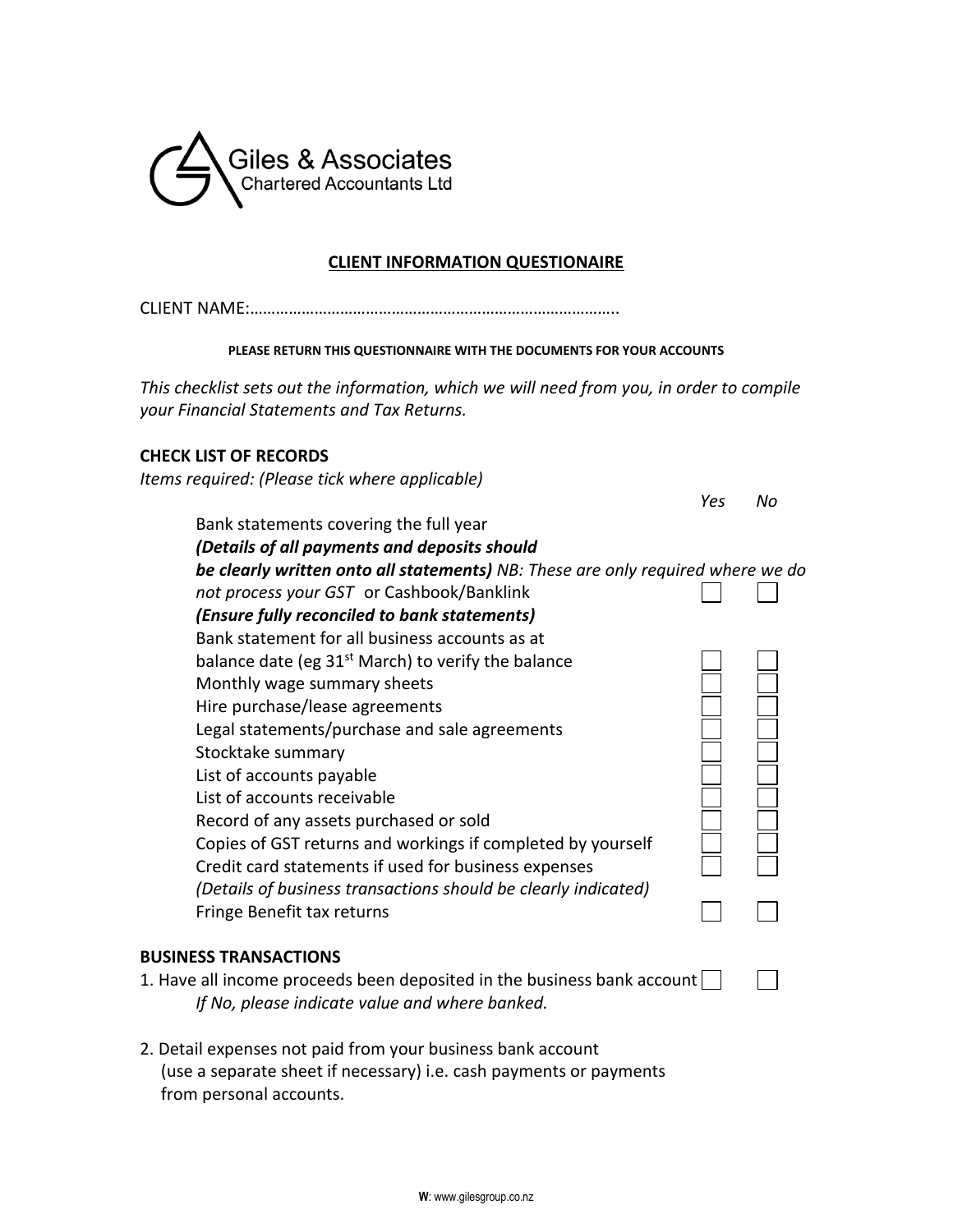### **ACCOUNTS RECEIVABLE**

Total owed to you as at 31 March 20\_\_, including GST \$ *Include amounts that have been received subsequent to 31 March but were owed at that da* List bad debts written off during the year and not included in the above \$ total.

### **ACCOUNTS PAYABLE**

Total owed by you as at 31 March 20 \_, including GST  $\vert$  \$ *Attach a separate schedule showing the name of each creditor and appropriate classification of expense or a description. (Include PAYE owing to IRD).*

| <b>GST</b> Please provide copies of returns forwarded to IRD. |  |  |
|---------------------------------------------------------------|--|--|
|---------------------------------------------------------------|--|--|

# **WORK IN PROGRESS as at 31 March 20** (if applicable)  $\vert \xi \rangle$

*This should be based on the cost of labour, materials and overheads.*

### **STOCK ON HAND as at 31 March 20\_\_** \$

*A summarised list of stock on hand at balance date valued at cost price, excluding GST. Mark on the list the value of any items where the current replacement or market value is less than the cost.*

# **CASH ON HAND at 31 March 20\_\_ (if applicable)** \$

Were all sales prior to balance date banked before the end of the financial year? If No, please indicate the date and amount banked including GST. *Yes No*

#### **OTHER**

- (a) What is the cost price of goods or services taken for private use? *\$*
- (b) Are any sales or expenses export related? If so please detail.

(c) What proportion of the following expenses are to be claimed as business related?

Travel Expenses

What is your odometer reading on 31 March for each vehicle

Motor Vehicle (per Log Book) Home Telephone/Tolls **Entertainment** 

| ite. |  |  |
|------|--|--|
|      |  |  |
|      |  |  |

| ٦<br>৴<br>т    |  |  |
|----------------|--|--|
| <u>م.</u><br>໋ |  |  |







| . .<br>-- | . |
|-----------|---|
|           |   |
|           |   |
|           |   |
|           |   |

| ρς | ۷o |
|----|----|

| $\%$            | \$            |
|-----------------|---------------|
|                 |               |
|                 |               |
|                 |               |
|                 |               |
| $\frac{\%}{\%}$ | $\frac{5}{5}$ |
|                 |               |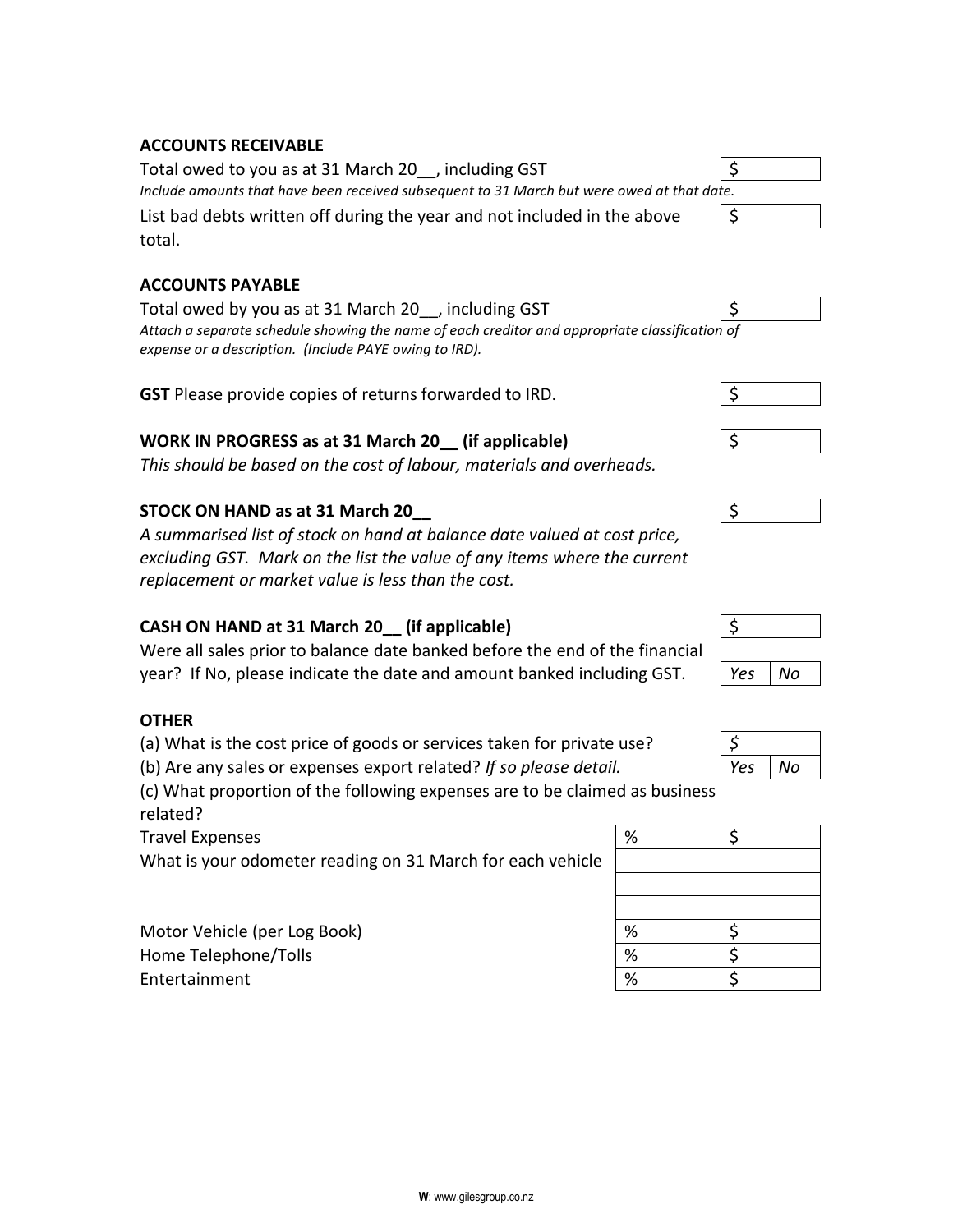Are all assets as per the last balance sheet, the same as you currently have?

*If No, please record:*

# (a) **Purchases**

Details of purchase, cost price, trade-in value, dates and method of financing.

Attach a copy of relevant Hire Purchase/Lease Agreement.

# (b) **Sales**

Details of sales, sale value, dates, and the bank account that the funds were deposited in.

# **MORTGAGES/LOANS**

We require verification of loan balances & interest paid during the year, or printouts of: Amount borrowed

| Name of Lender                      |
|-------------------------------------|
| Date of Loan                        |
| Interest Rate                       |
| Term                                |
| <b>Repayment Details</b>            |
| Security                            |
| Balance of loan at 31-03-           |
| Interest paid for year ended 31-03- |

# **OVERDRAFT FACILITY**

Overdraft limit Interest rate

# **HOME OFFICE/WORKSHOP CLAIM**

Please complete the attached home office form. If no change from last year please indicate.

#### **TRUSTS**

If the entity is a trust, provide copies of gift statements made during the year, and any specific decisions of trustees regarding the distribution of income for the year.

#### **COMPANIES ONLY**

**(a)** Have there been any changes in shareholding during the past 12 months. If so, please provide details.

**(b)** Does 80% or more of your company income arise from one customer or related customers?

| Yes | No |
|-----|----|
| Yes | No |

| Yes<br>Nο |
|-----------|
|-----------|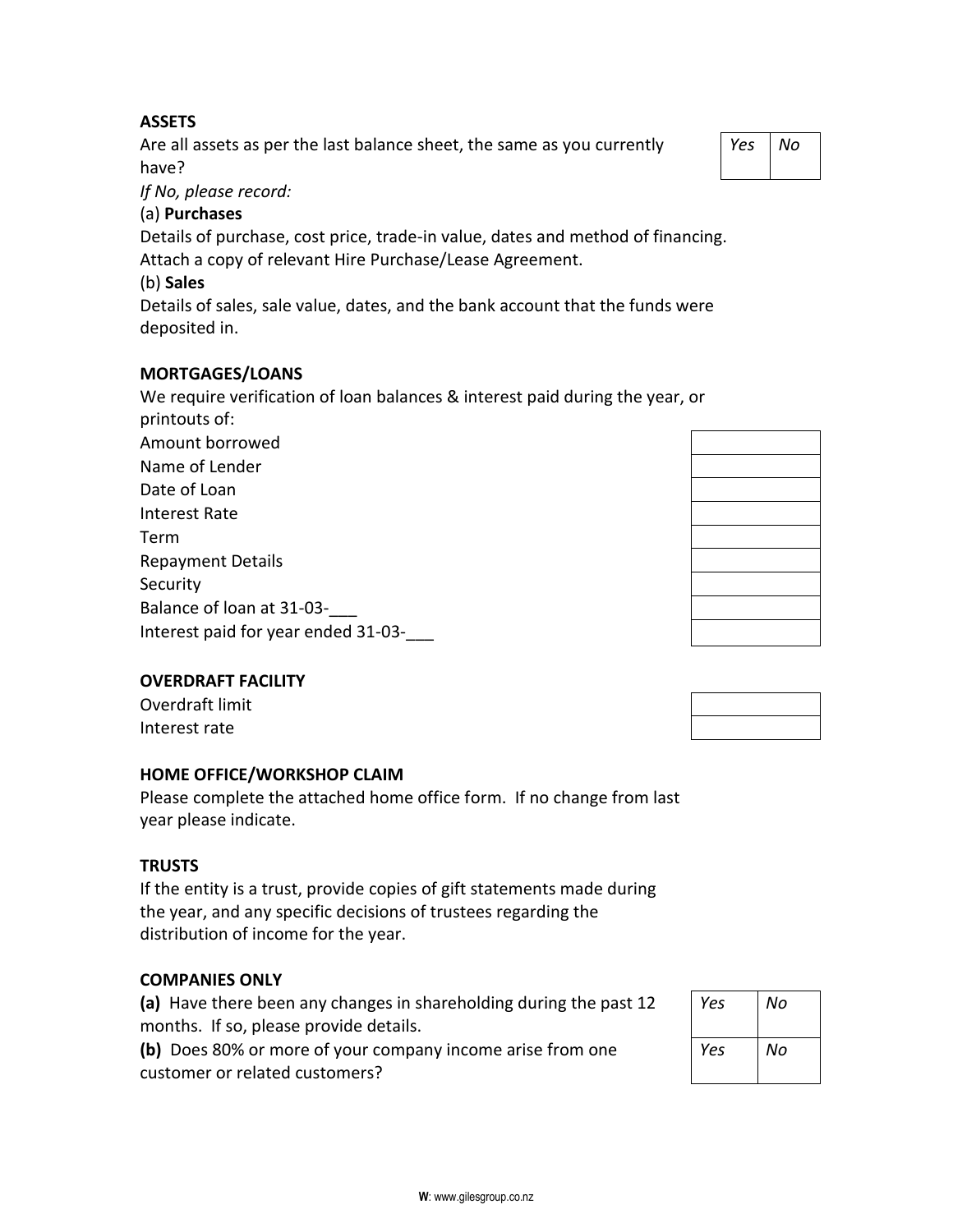| <b>NAME</b>         |  |
|---------------------|--|
| <b>BALANCE DATE</b> |  |
| <b>REFERENCE</b>    |  |

## **HOME OFFICE CLAIM**

| AREA OF HOME USED FOR BUSINESS (If not previously provided or if |  |
|------------------------------------------------------------------|--|
| details changed from last year)                                  |  |
|                                                                  |  |
| Office Area                                                      |  |
| Garage Area                                                      |  |
| Storage Area                                                     |  |
| <b>Total Business Use</b>                                        |  |
|                                                                  |  |
| Total Area of Home and Garage                                    |  |
|                                                                  |  |
| <b>Business Use %</b>                                            |  |

| \$ |
|----|
|    |
|    |
|    |
|    |
|    |
|    |
|    |
|    |
|    |
|    |
|    |
|    |
|    |
|    |
|    |
|    |
|    |
|    |
|    |